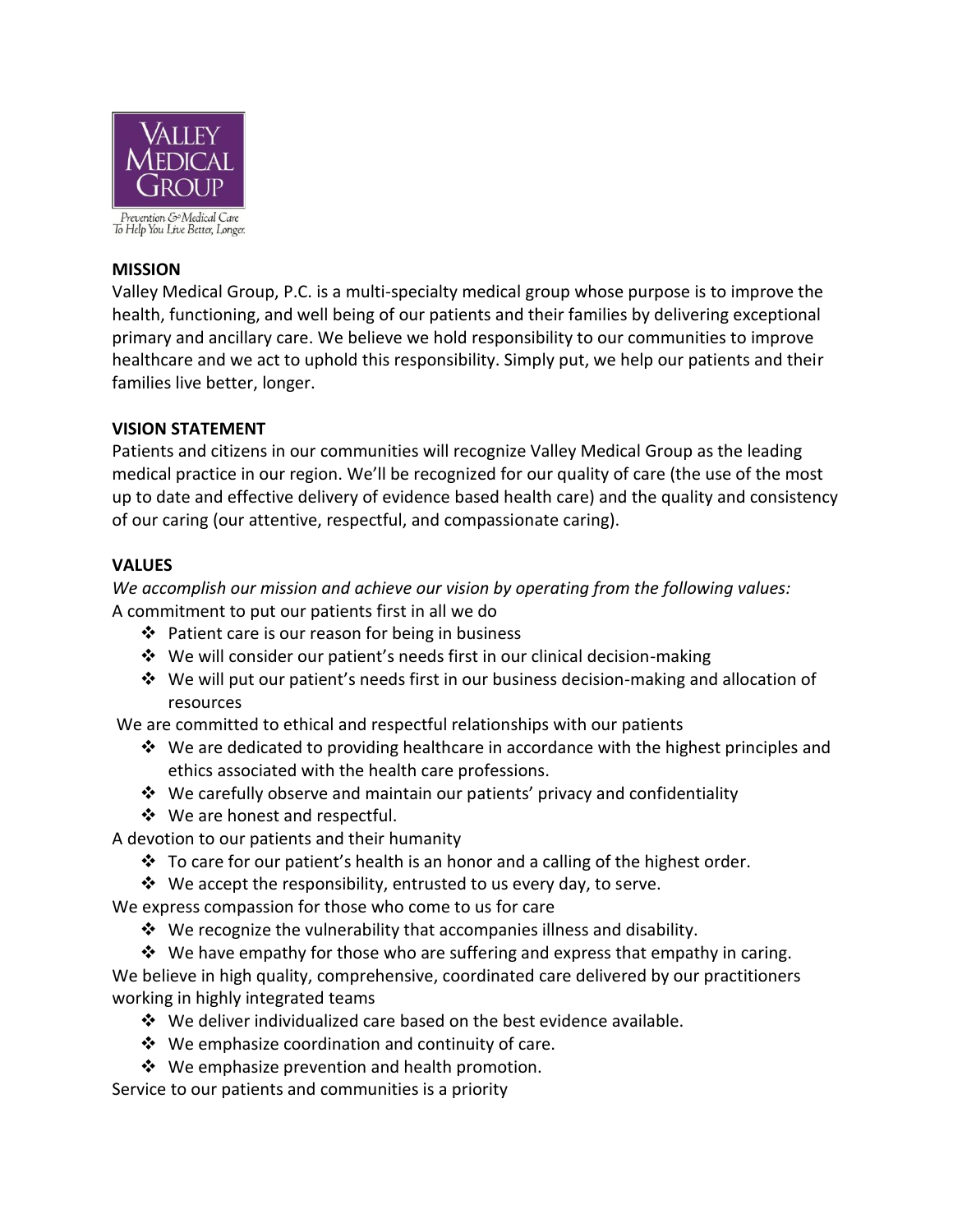- $\cdot \cdot$  Each of us achieves the best possible outcome for each patient through speedy, responsive, and appropriate action; timely service; and a cooperative relationship between service provider and service recipient.
- We see our patients' needs through our patients' eyes.
- $\div$  We take our responsibility to our communities seriously and look for ways to be of service.
- $\cdot$  We take care to conserve environmental resources and to act responsibly in the use and consumption of these resources.

We operate with integrity

- $\mathbf{\hat{P}}$  We take responsibility for our individual and collective actions.
- ❖ We honor our obligations.
- $\mathbf{\hat{P}}$  We are forthright business partners while championing causes that improve our ability to deliver on our promise of quality care for all our patients.
- $\cdot \cdot \cdot$  We conserve our human and fiscal resources and manage our practice in a manner that promotes financial stability while compensating our practitioners and staff in a fair and responsible manner.
- $\cdot$  We provide convenience, comfort and safety for our patients and staff
- ❖ We work in welcoming, efficient, accessible facilities.
- $\cdot$  Most of the services our patients need are provided "under one roof."

We respect each other

- $\clubsuit$  Our work environment will continue to be one of collegiality and respect for each other as we work towards a common goal of excellent service to our patients.
- $\div$  We work hard to identify opportunities, and take action, to improve how we show our respect for each other.

We have a passion for Improvement

- $\cdot$  We will continuously search for opportunities to improve our services.
- We believe that every day can be new and better if we allow ourselves the joy of learning from what does not work and we see success as baseline for tomorrow's improvement.
- $\mathbf{\hat{P}}$  We intend to grow to meet the changing needs of our community by seeking out practitioners who share our commitment to excellent care.

We seek to innovate

- $\div$  We will be recognized as a leader in quality of care and for establishing the standards of care. We honor the role of innovation and challenging established norms and forging new ground in medical care.
- We celebrate successful innovation while we also reward "nice tries" and celebrate "failures" as the cost of innovation.

Good Humor

 $\clubsuit$  We value joy and humor in our workplace and strive to maintain these qualities in the face of deadlines, challenges, and adversity.